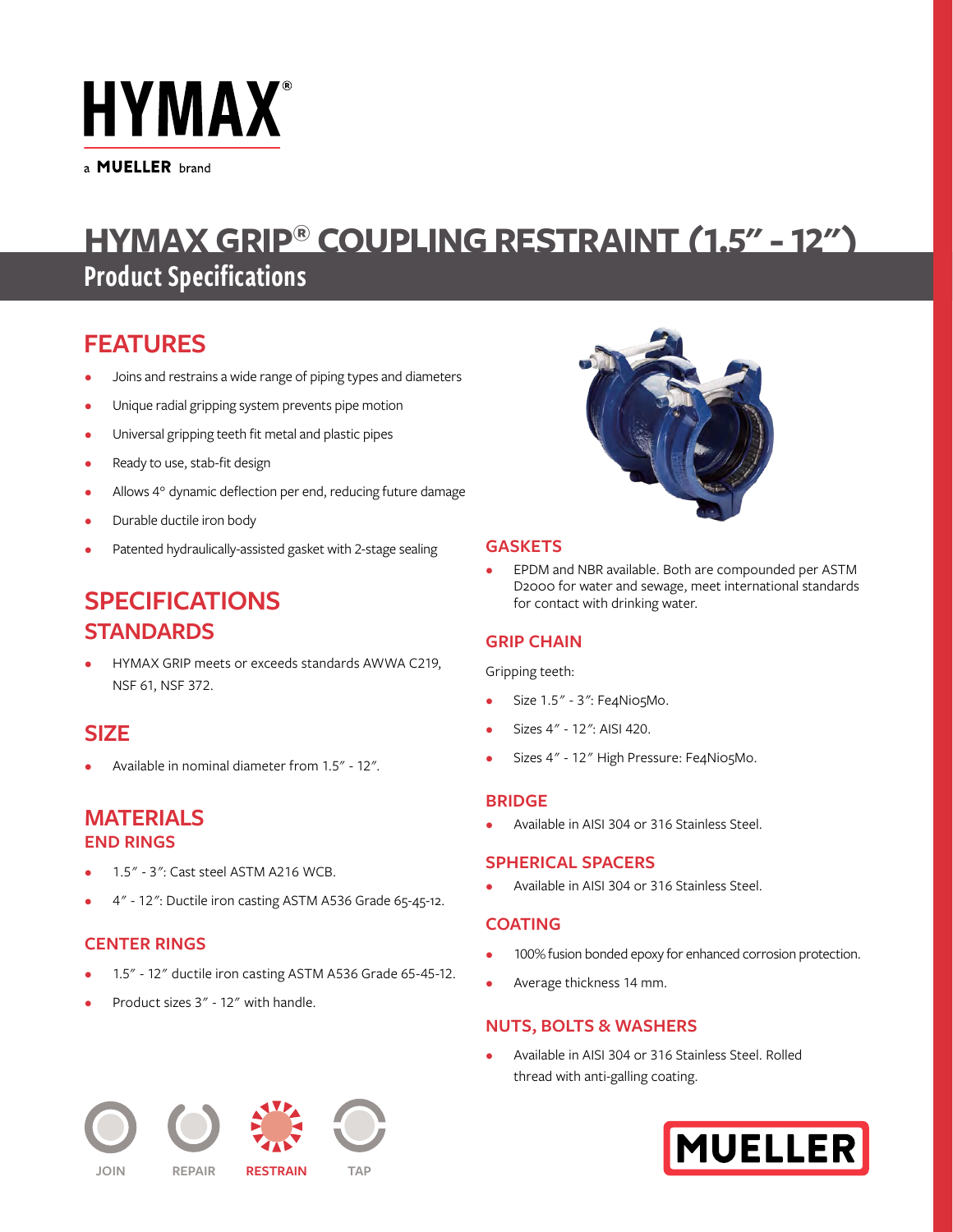## **PRODUCT PERFORMANCE WORKING TEMPERATURE**

- EPDM: -20° F up to +125° F
- NBR: -4° F up to +125° F

### **DYNAMIC DEFLECTION**

Up to 4° per side

### **MIN. PIPE INSERTION**

 $3.6''$ 

## **PRESSURES & AT**

## **MAXIMUM OFFSET FOR MISALIGNED PIPES**

 $0.25''$ 

### **MAXIMUM OUT OF ROUNDNESS**

- $1.5'' 3'' : 0.12''$
- 4" 12": 0.16"

### **VACUUM TEST**

- 12 psi
- \*Registered patent
- AT HDPE pipe expands and contracts with changes in temperature and exerts large pull-load forces on the coupling. AT for HDPE pipe is the change in temperature the coupling can withstand when installed on HDPE pipe.

| <b>Standard Pressure</b><br><b>GRIP</b> |                              |  |                              |                                                                    |  |  |  |  |
|-----------------------------------------|------------------------------|--|------------------------------|--------------------------------------------------------------------|--|--|--|--|
|                                         | Steel, DI, Cl, PVC & SS      |  |                              | <b>HDPE</b>                                                        |  |  |  |  |
| ND (inch)                               | Working<br>Pressure<br>(psi) |  | Working<br>Pressure<br>(psi) | $\Delta T$ for<br><b>HDPE</b><br>SDR <sub>9</sub><br>$(^{\circ}F)$ |  |  |  |  |
| 1.5/2                                   | 232                          |  | 232                          | 85                                                                 |  |  |  |  |
| 2.5                                     | 232                          |  | 232                          | 85                                                                 |  |  |  |  |
| 3                                       | 232<br>232                   |  | 232                          | 85                                                                 |  |  |  |  |
| 4                                       |                              |  | 232                          | 85                                                                 |  |  |  |  |
| 6                                       | 232                          |  | 232                          | 85                                                                 |  |  |  |  |
| 8                                       | 232                          |  | 193                          | 50                                                                 |  |  |  |  |
| 10                                      | 232                          |  | 163                          | 50                                                                 |  |  |  |  |
| 12                                      | 232                          |  | 155                          | 35                                                                 |  |  |  |  |

| <b>High Pressure GRIP</b>     |                              |                                                           |  |  |  |  |  |
|-------------------------------|------------------------------|-----------------------------------------------------------|--|--|--|--|--|
| Steel, DI, Cl, PVC, HDPE & SS |                              |                                                           |  |  |  |  |  |
| ND (inch)                     | Working<br>Pressure<br>(psi) | $\Delta T$ for<br><b>HDPE</b><br>SDR <sub>9</sub><br>(°F) |  |  |  |  |  |
| 4                             | 250                          | 100                                                       |  |  |  |  |  |
| 6                             | 250                          | 100                                                       |  |  |  |  |  |
| 8                             | 250                          | 100                                                       |  |  |  |  |  |
| 10                            | 250                          | 100                                                       |  |  |  |  |  |
| 12                            | 250                          | 70                                                        |  |  |  |  |  |

## **PRODUCT TABLES**

| <b>TORQUE</b> |              |             |
|---------------|--------------|-------------|
| ND (inch)     | EPDM (ft-lb) | NBR (ft-lb) |
| 1.5/2         | 50           | 50          |
| 2.5           | 50           | 50          |
| 3             | 50           | 50          |
| 4             | 90           | 105         |
| 6             | 110          | 110         |
| 8             | 200          | 200         |
| 10            | 200          | 200         |
| 12            | 200          | 200         |

## **PRODUCT CONFIGURATIONS**

The product is offered in several different configurations. Note that the "xx" marking in the Cat. no. should be replaced as directed: Part Number 890-XX

- 56 Standard Pressure Grip with EPDM gasket, Fasteners AISI 304SS
- 57 Standard Pressure Grip with NBR gasket, Fasteners AISI 304SS
- 58 High Pressure Grip with EPDM gasket, Fasteners AISI 304SS
- 59 High Pressure Grip with NBR gasket, Fasteners AISI 304SS
- 96 Standard Pressure Grip with EPDM gasket, Fasteners AISI 316SS

#### **For example -**

890-XX-015039-16 should be read as 890-56-015039-16 for EPDM gasket and 890-57-015039-16 for NBR gasket.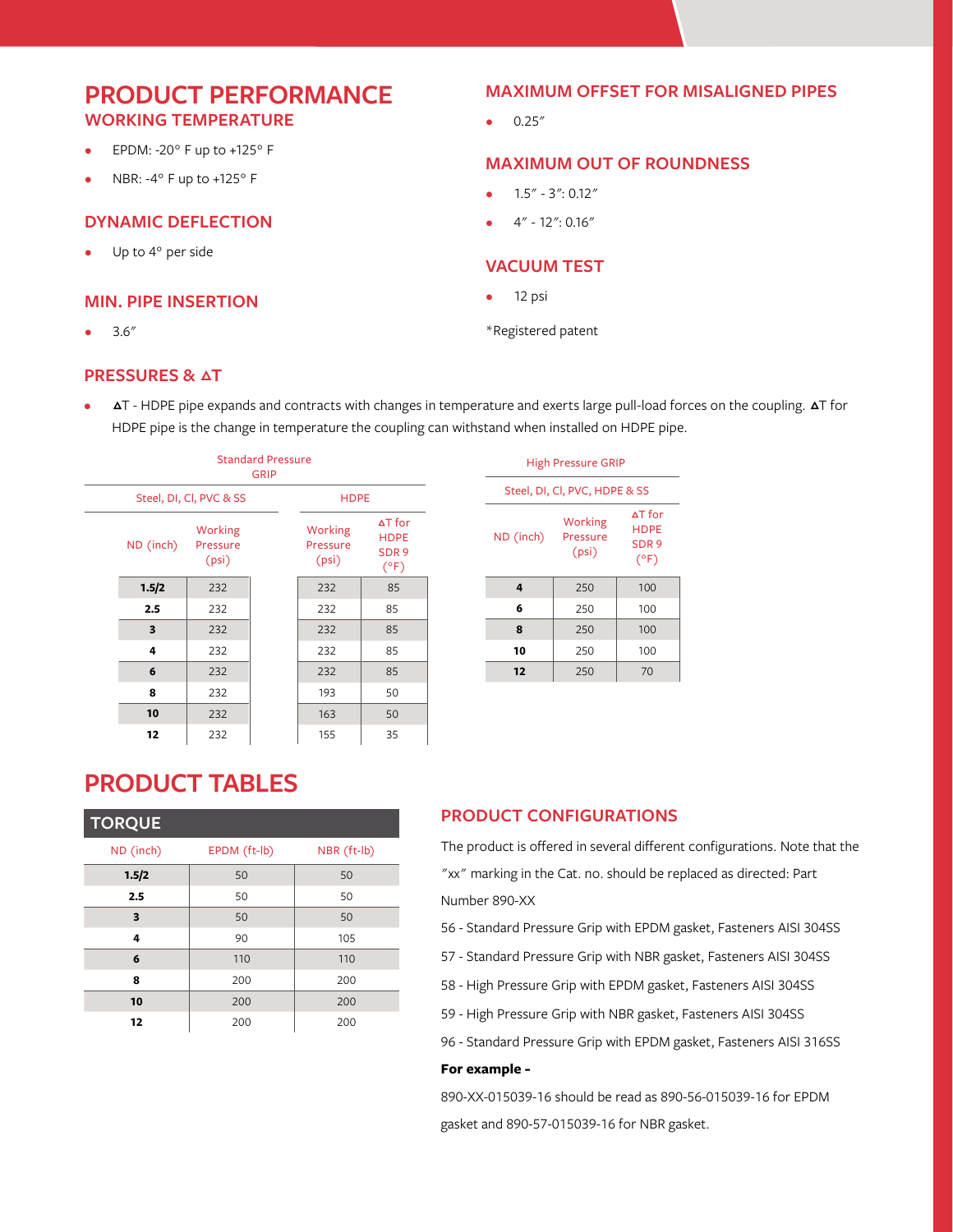

## **HYMAX GRIP NOMINAL SIZE 1.5" - 3" (\*)**

|                                    |                                             |                            | .                                                        |                                                  |                 |             |             |                             |                                          |                            |
|------------------------------------|---------------------------------------------|----------------------------|----------------------------------------------------------|--------------------------------------------------|-----------------|-------------|-------------|-----------------------------|------------------------------------------|----------------------------|
| <b>HYMAX Part</b><br><b>Number</b> | <b>Nominal</b><br><b>Diameter</b><br>(inch) | Overall<br>Range<br>(inch) | <b>Before</b><br>Removal<br>of the Inner<br>Layer (inch) | After<br>Removal<br>of the Inner<br>Layer (inch) | (inch)          | D<br>(inch) | н<br>(inch) | <b>Bolts</b><br>Qty. - Size | $G - Max$<br><b>Stab Depth</b><br>(inch) | Approx.<br>Weight<br>(lbs) |
| 890-XX-015039-16                   | 1.5/2                                       | $1.54 - 2.64$              | $1.54 - 2.20$                                            | $2.17 - 2.64$                                    | 10 <sup>1</sup> | 5.35        | 7.48        | $2 - M14$                   | 4.5                                      | 15.45                      |
| 890-XX-025059-16                   | 2.5                                         | $2.32 - 3.43$              | $2.32 - 2.99$                                            | $2.95 - 3.43$                                    | 10              | 6.18        | 8.07        | $2 - M14$                   | 4.5                                      | 20.26                      |
| 890-XX-030080-16                   |                                             | $3.15 - 4.17$              | $3.15 - 3.74$                                            | $3.70 - 4.17$                                    | 11.93           | 6.93        | 9.06        | $2 - M14$                   | 5.5                                      | 25.53                      |

\* NOTE: configs 58 & 59 are not relevant for 1.5" - 3" sizes





| <b>HYMAX GRIP NOMINAL SIZE 4" - 12"</b> |                                      |                                |        |             |             |                              |                             |                         |  |
|-----------------------------------------|--------------------------------------|--------------------------------|--------|-------------|-------------|------------------------------|-----------------------------|-------------------------|--|
| <b>HYMAX Part</b><br><b>Number</b>      | Nominal<br><b>Diameter</b><br>(inch) | <b>Overall Range</b><br>(inch) | (inch) | D<br>(inch) | н<br>(inch) | G - Max Stab<br>Depth (inch) | <b>Bolts</b><br>Qty. - Size | Approx. Weight<br>(lbs) |  |
| 890-XX-04111-16                         | $\overline{4}$                       | $4.40 - 5.10$                  | 11.4   | 8.7         | 10.6        | 5.3                          | $2 - \frac{5}{8}$           | 32                      |  |
| 890-XX-06165-16                         | 6                                    | $6.50 - 7.20$                  | 12.8   | 10.9        | 12.9        | 5.9                          | $2 - \frac{5}{8}$           | 43                      |  |
| 890-XX-08216-16                         | 8                                    | $8.50 - 9.40$                  | 13.3   | 13.8        | 15.7        | 6.1                          | $2 - \frac{3}{4}$           | 74                      |  |
| 890-XX-10270-16                         | 10                                   | $10.65 - 11.55$                | 13.5   | 16.2        | 18.2        | 6.3                          | $2 - \frac{3}{4}$           | 92                      |  |
| 890-XX-12322-16                         | 12                                   | 12.68 - 13.39                  | 13.5   | 17.4        | 19.8        | 6.3                          | $2 - \frac{3}{4}$           | 100                     |  |